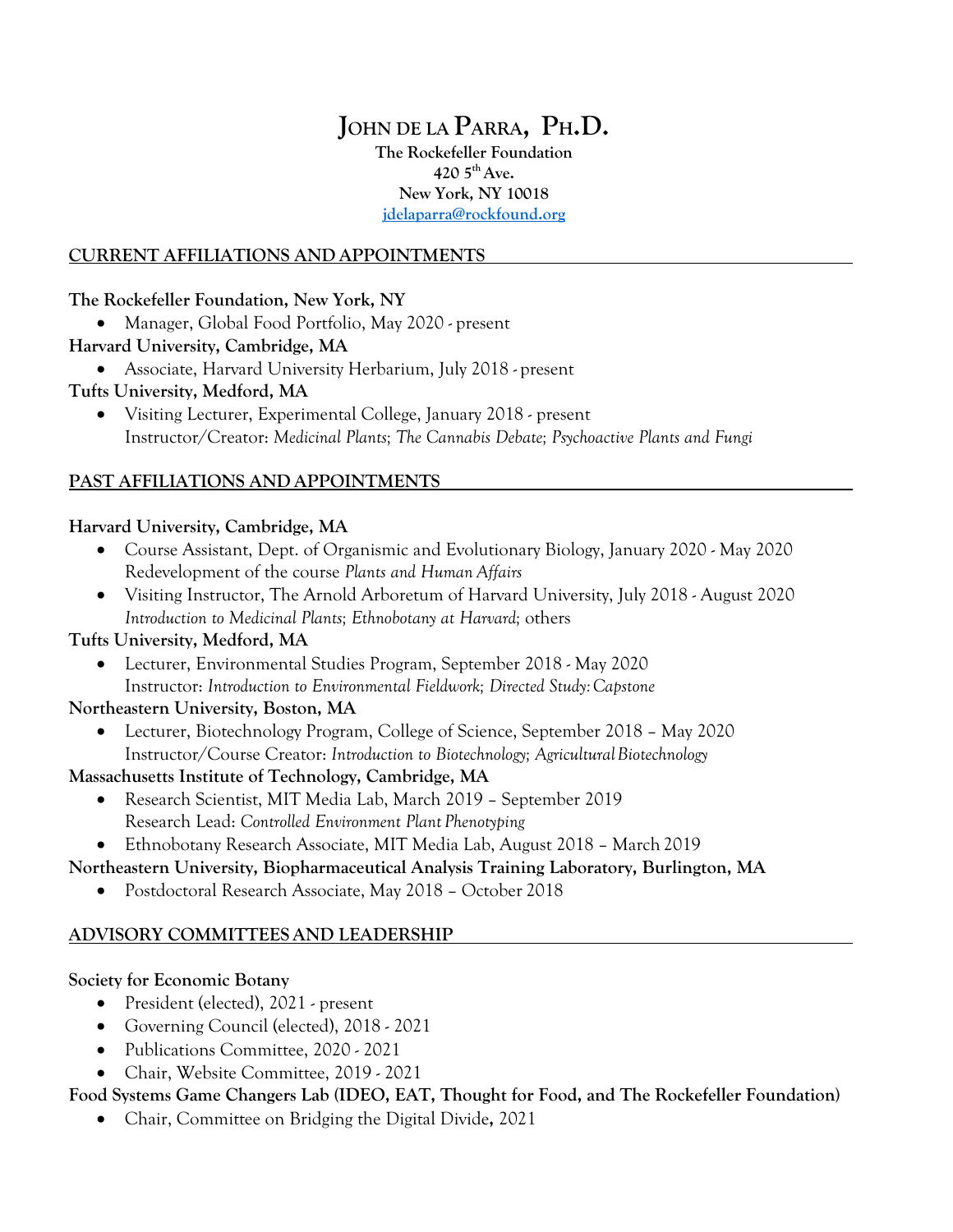### **Harvest for Health (Foundation for Food and Agriculture Research)**

• Steering Committee, 2020 - present

### **William L. Brown Center (Missouri Botanical Garden)**

• Advisory Committee, 2020 - present

### **Oregon Botanical Garden Project**

• Advisory Committee, 2018 - present

### **EDUCATION**

### **Northeastern University, Boston, MA**

Ph.D., Chemistry, 2018 Dissertation: *Development of Novel Analytical Methods for the Study of Ethnobotanical Diabetes Treatments and Diabetes Biomarkers* Committee: William Hancock, Jared Auclair, Roman Manetsch, Sunny Zhou, CassandraQuave

**Thomas Edison State University, Trenton, NJ**

Bachelor of Arts, Natural Sciences and Mathematics, 2009

### **The Cooper Union for the Advancement of Science and Art, New York, NY** Four-year full tuition scholarship, Chemical Engineering, 1998 - 2002 Dean's List, 1998 – 1999

*Certifications:*

**Cornell University, Ithaca, NY**

Division of Nutritional Science

# Certificate in Nutrition, 2020

## **University of Mississippi School of Pharmacy, Oxford, MS**

National Center for Natural Products Research

Certificate in Botanical Authentication and Modern Chromatographic Techniques, 2018

### **Northeastern University, Boston, MA**

Biopharmaceutical Analysis Training Laboratory

Certificates in Glycoprotein Analysis, Recombinant Antibodies and Biosimilars, and Intact Protein Analysis, 2017

### **Brookdale College, Lincroft, NJ**

Certificate in Horticulture, 2008

### **FELLOWSHIPS AND AWARDS**

- National GEM Fellowship The National Consortium for Graduate Degrees for Minorities in Engineering andScience Full guaranteed funding and stipend for duration of PhD, 2014 - 2018
- NSF Travel Award Joint Conference of the Society for Economic Botany and the Society of Ethnobiology, 2018
- ElSohly Award for Excellence and Commitment to Cannabis Chemistry American Chemical Society Division of Chemical Health and Safety, 2018
- Northeastern University PhD Network Travel Grant Funding to attend the annual American Chemical Society conference, 2018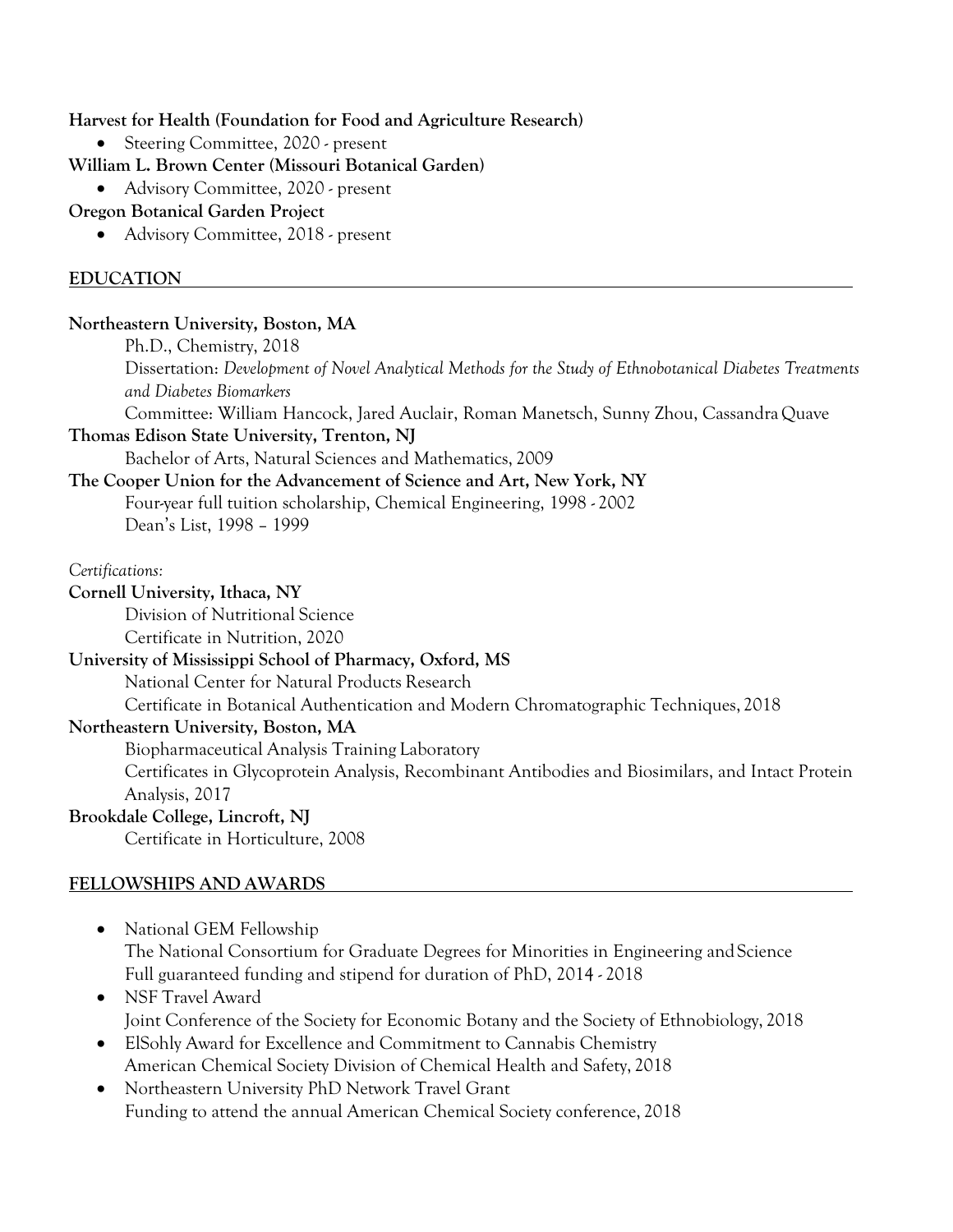- Northeastern University Dissertation Completion Fellowship Full funding award for final semester of PhD studies, Spring 2018
- CASSS (California Separation Science Society) Student Travel Award WCBP (Well-characterized Biopharmaceuticals Conference) 2018, WashingtonDC Full travel and registration award
- ASMS Travel Award The American Society for Mass Spectrometry Fall Workshop on Top-Down Proteomics 2017 Full travel and registration award
- Goldenberg Scholarship International Society for Pharmaceutical Engineering, 2017 (Second consecutivewin)
- American Chemical Society Division of Chemical Health and Safety Full Travel Award ACS National Meeting, New Orleans, LA, Spring 2018 Selected to present "Rapid Biochemical Phenotyping of a Medicinal Plant"
- Excellence in Innovation Award Northeastern University, RISE 2017 (Second consecutive win) Out of approximately 450 presenters crossing all academic fields, "given to the single student who discovers the most novel and revolutionary invention or process that can be translated into a realworld application"
- Outstanding Student Research Award (Physical and Life Sciences) Northeastern University, RISE 2017 (Second consecutive win)
- Best Video Pitch Northeastern University, RISE ConnectIn 2017
- Best Elevator Speech American Chemical Society. Northeast Student Chemistry Research Conference, 2017
- NSF Travel Award XIX International Botanical Congress, Shenzhen China NSF and Botanical Society of America, 2017
- ASPB Recognition Travel Award Plant Biology 2017, Honolulu, HI Minority Affairs Committee of the American Society of Plant Biologists, 2017
- ASPB Travel Award Phenome 2017, Tucson, AZ, American Society of Plant Biologists, 2017
- Full Scholarship The May Institute on Computation and Statistics for Mass Spectrometry and Proteomics, Boston, MA, 2017
- President's Award Society for Economic Botany, 2016 Awarded only 5 times since 1959. "Bestowed by the Society upon an individual on the basis of outstanding accomplishments [and] outstanding service."
- Julia F. Morton Award Society for Economic Botany, Outstanding Poster Presentation at International Conference, 2016
- Excellence in Innovation Award Northeastern University, RISE 2016

Out of approximately 450 presenters crossing all academic fields, "given to the single student who discovers the most novel and revolutionary invention or process that can be translated into a real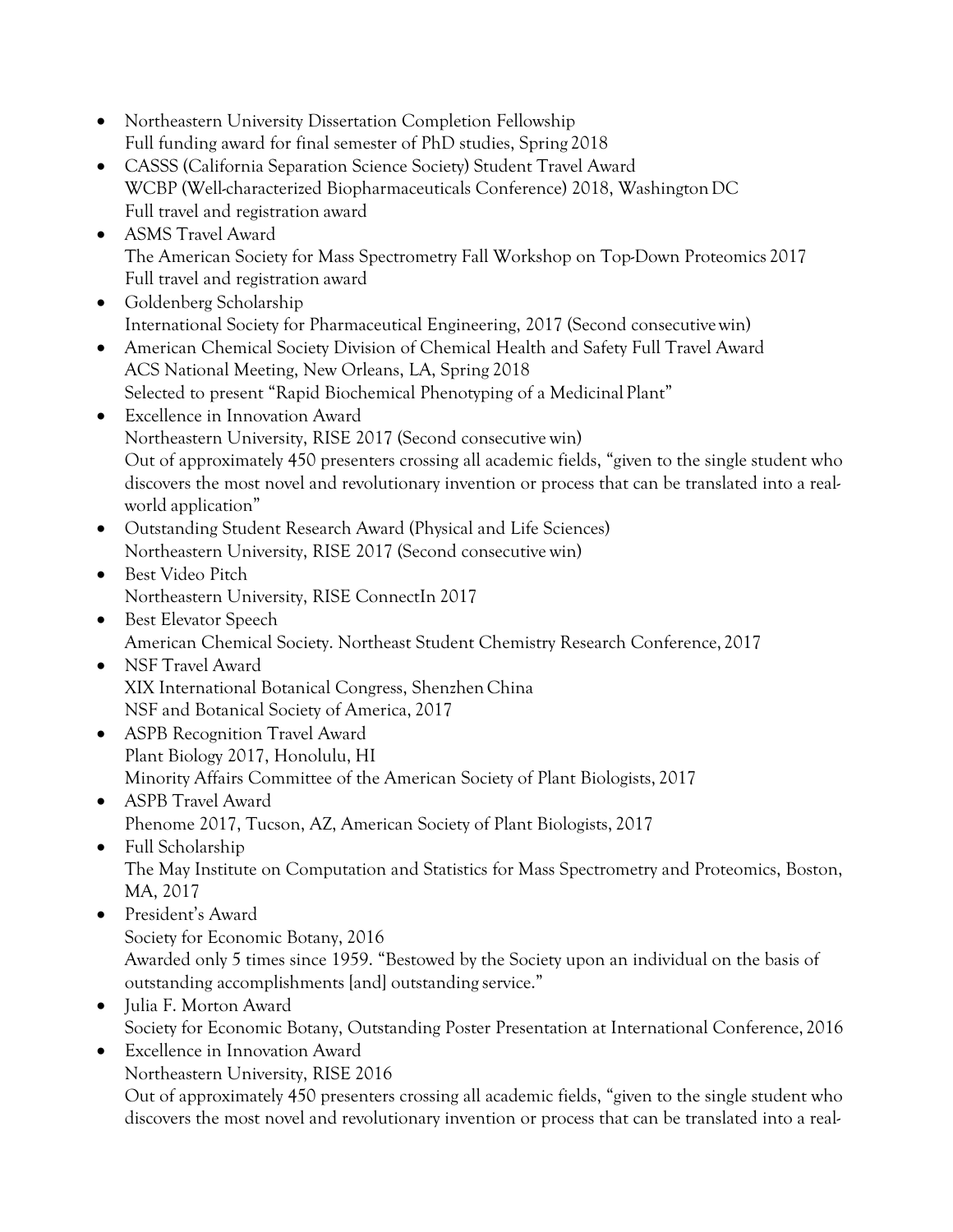world application"

- Outstanding Student Research Award (Physical and Life Sciences) Northeastern University, RISE 2016
- Outstanding Graduate Student Poster International Society for Pharmaceutical Engineering Conference, Boston, MA, 2016
- NSF Travel Grant GEM Annual Board Meeting and Conference, Miami, FL, 2016
- ACS Travel Grant American Chemical Society's Summer School on Green Chemistry & Sustainable Energy, Golden, CO, 2016
- Goldenberg Scholarship International Society for Pharmaceutical Engineering, 2016
- Northeastern Future Faculty Program Selected for the inaugural class, 2015
- Graduate Dissertation Research Grant Northeastern University, 2015
- Cottrell Scholars Travel Grant and Full Scholarship Cottrell Scholars Collaborative, Master Teaching Assistant Workshop, Atlanta, GA, 2015
- Petroleum Research Scholar American Chemical Society, 1999
- 4-year Full Scholarship**,** The Cooper Union, New York, NY, 1998 – 2002

## **INVITED LECTURES**

*The Periodic Table of Food Initiative.* Biocultural Education and Research Program 2021. Botanical Symposium and Exhibition St. Joseph, Barbados (Virtual). 10-14 April 2021. Session Chair

*Developing More Nourishing and Sustainable Food Systems: A History of Innovation and Collaboration.* Harvard University. Invited Lecturer for the course *Plants and Human Affairs*. Cambridge, MA. 8 March 2021.

*Flavor, Nutrition, and Medicine: Envisioning the Future of Agricultural Innovation.* Capgemini. Utrecht, The Netherlands. 6 November 2019. Keynote Address

*Plants as Food and Medicine: From Urban Forage to Indigenous Knowledge.* Harvard University Food Literacy Project. Cambridge, MA. 22 October 2019. Keynote Address

*From Nutrition to Medicine: Future Agricultural Innovations and the Cannabis Industry.* Phylos Biotech. Portland, OR. 23 August 2019. Keynote Address

*Flavor, Nutrition, and Beyond: Envisioning Future Agricultural Innovations.* Indigo Agriculture. Watertown, MA. 14 June 2019. Keynote Address

*Tantalizing the Taste Buds and Beyond.* United Fresh Produce Association Convention and Expo 2019. Chicago, IL. 10 June 2019. Keynote Address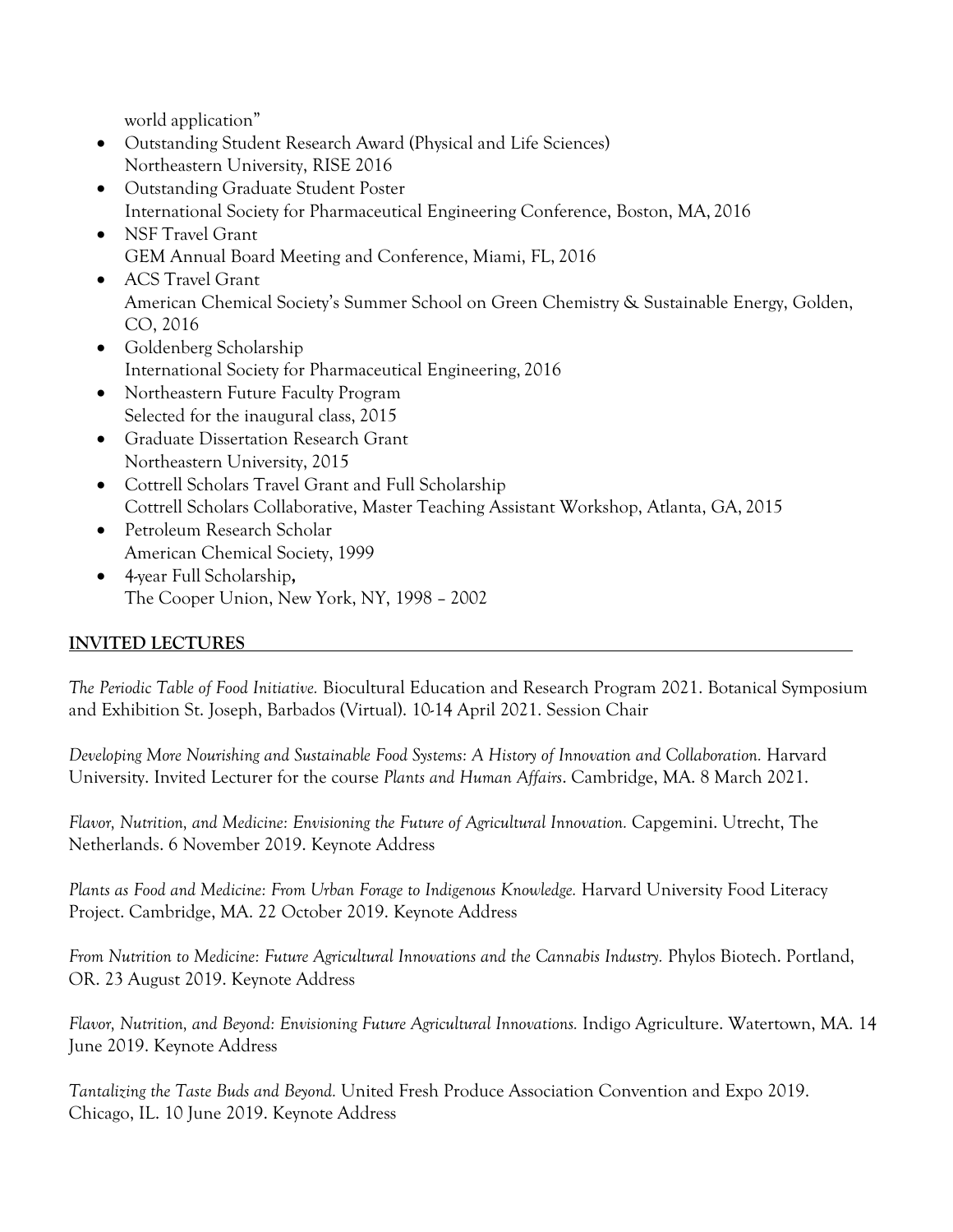*The Future of Food Systems: Digitization and Optimization of Plant Phenotypes.* NetSci 2019, Networks in Food and Nutrition. Burlington, VT. 27 May 2019. Keynote Address

*Ethnobotany at Harvard.* Harvard University Herbaria. Boston, MA. 22 May 2019. Keynote Address

*An Introduction to Medicinal Plants: A Five Part Lecture Series.* Harvard University, Arnold Arboretum. Boston, MA. 17 April – 11 May 2019

*The Future of Farming: From Indigenous Intelligence to Artificial Intelligence.* Biocultural Education and Research Program 2019. Botanical Symposium and Exhibition St. Joseph, Barbados. 10-14 April 2019. Keynote Address

*The Science Behind the Cannabis Debate.* The Cannabis Debate Symposium. Tufts University. Medford, MA. 29 March 2019.

*The Cannabis Debate in Film.* Tufts University. Medford, MA. 28 March 2019.

*The Internet of Food.* Internet of food: Sustainability, Innovation, Discovery. International Center for Food Ontology Operability Data and Semantics (IC-FOODS) IC3 Conference. San Francisco, CA 24 March 2019

*Digitizing Flavor.* Internet of food: Sustainability, Innovation, Discovery. International Center for Food Ontology Operability Data and Semantics (IC-FOODS) IC3 Conference. San Francisco, CA 23 March 2019

*Food Traditions, Generational Wisdom and Contemporary Times.* Internet of food: Sustainability, Innovation, Discovery. International Center for Food Ontology Operability Data and Semantics (IC-FOODS) IC3 Conference. San Francisco, CA 22 March 2019

*The Past, Present, and Future of Plant Chemistry*. Simmons University. Department of Chemistry and Physics. Boston, MA. 30 January 2019. Keynote Address

*Medicinal Plants in Harvard's Arnold Arboretum: An Exploration of the Wild and Cultivated Remedies Growing Beneath our Feet.* Harvard University, Arnold Arboretum. Boston, MA. 29 September 2018.

*Medicinal and Edible Plants on Campus: An Exploration of the Spontaneous Vegetation on the Tufts Medford Campus.* Tufts University, Tufts Institute of the Environment. Medford, MA. 29 September 2018.

*Complexity in Medicinal Plants.* 9th International Conference on Complex Systems. Cambridge, MA. July 27, 2018.

*Medicinal Plants on Campus: An Exploration of the Wild Remedies Growing Beneath our Feet.* Tufts University, Environmental Studies Program. Environmental Escapades Series. Medford, MA. 14 April 2018. Keynote Address

*Ethnobotany and Biotechnology: How Indigenous Plant Knowledge Can Inform Drug Discovery.* Northeastern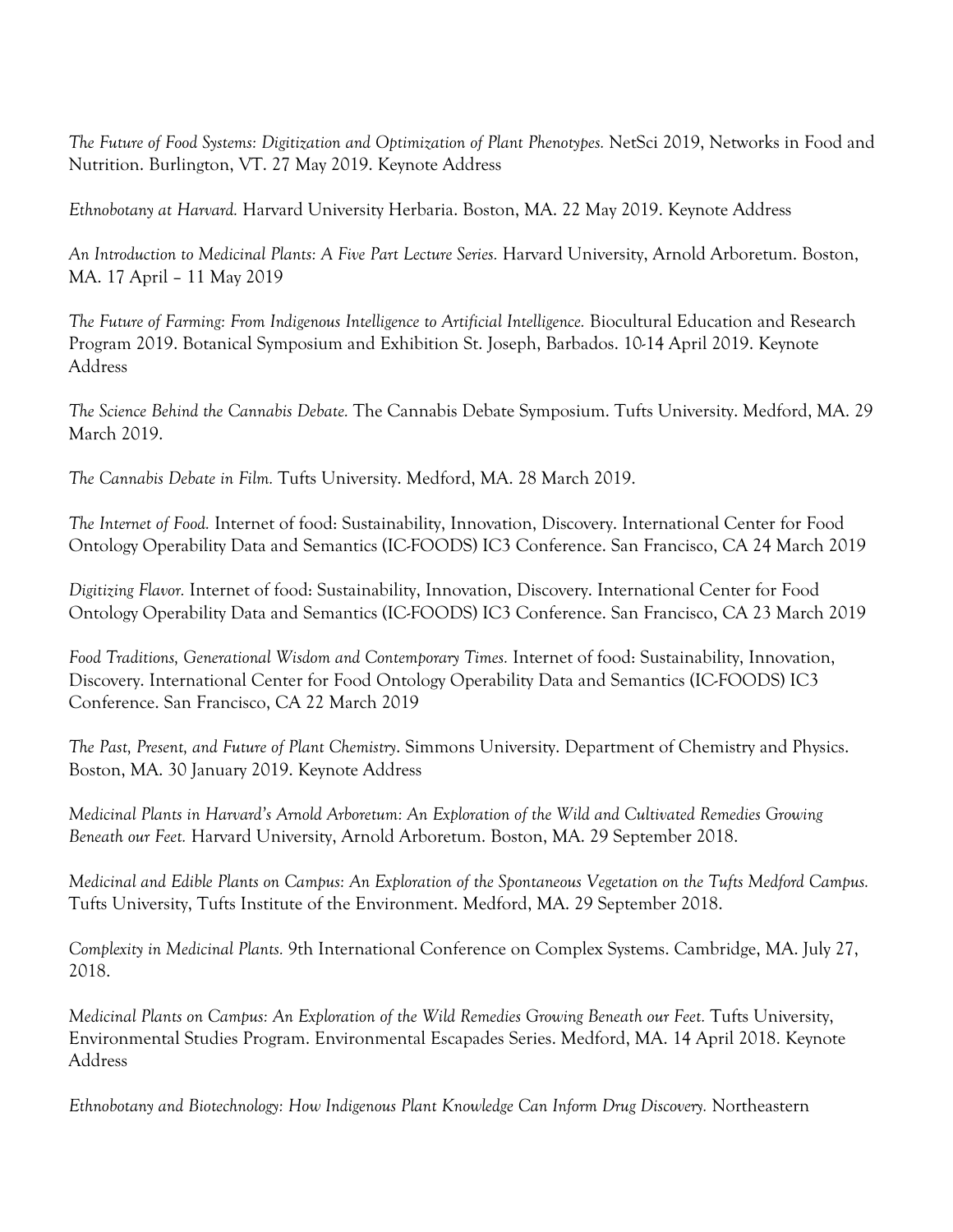University Botany Club, Inaugural Event. Boston, MA. 11 April 2018. Keynote Address.

*Phytochemical Warfare: Environmental Impacts on Ethnobotany.* Tufts University, Environmental Studies Program. Tufts Institute of the Environment Seminar Series. Medford, MA. 18 January 2018. Keynote Address

*Tissue Culture, Metabolic Engineering, and Phenome Analysis: How Plant Biotechnology Techniques Stand to Change the Cannabis Industry.* Massachusetts Institute of Technology. MIT Enterprise Forum. Cambridge, MA. 5 December 2017.

*The Ethnobotanical Foundations and Biotechnology of Developing Natural Products.* Johnson & Johnson Consumer and Personal Products Worldwide, Emerging Science and Technology Headquarters. Skillman, NJ. 4 December 2017. Keynote Address

*Chemotaxonomy, Herbariomics, and Indigenous Plant Selection.* Brown University, Department of Ecology and Environmental Biology. Invited lecture for Plant Systematics. Providence, RI. 3 October 2017.

*The Practice and Theory of Ethnophytotechnology.* Cornell University. Department of Molecular Biology and Genetics, Department of Biological and Environmental Engineering. Joint Plant Biotechnology Group Meeting. Ithaca, NY. 17 August 2017.

*Traditional Chinese Medicine in the US: Current Regulations and Research. Special address to the China Food and* Drug Administration. Boston, MA. 4 May 2017. Keynote Address

*Emerging Plant Biotechnologies and the Impacts on Cannabis Production.* Live broadcast to the 253rd National Meeting of the American Chemical Society, Chemical Health and Safety Division, Special Symposium on Cannabis Production and Analysis. San Francisco, CA. 2 April 2017.

*Ethnophytotechnology: Harnessing the Drug Discovery Potential of Ethnobotany with Biotechnology.* Harvard University, Department of Organismic and Evolutionary Biology. Harvard University Herbaria Seminar Series. Cambridge, MA. 21 February 2017. Keynote address

*Novel Applications of Ethnobotany in Biotechnology.* Harvard University, Department of Molecular and Cellular Biology. Invited lecture for course Plants and Human Affairs. Cambridge, MA. 28 November 2016.

*The Legacy of Medicinal Plant Drug Discovery at Harvard: A Discussion and Viewing of El Abrazo de la Serpiente (A two-part lecture).* Harvard University. 21-22 November 2016. Keynote address

*Implementing a Greener, More Industrially Relevant Laboratory Curriculum.* Pfizer Green Chemistry Workshop. Boston, MA. 5 November 2016. Workshop Presentation.

*Biosynthesis of Plant-Derived Pharmaceuticals.* Presentation to the International Society for Pharmaceutical Engineering Board of Directors. MIT Endicott House. Dedham, MA. 16 August 2016. Keynote address

*Public Speaking in the Sciences.* Education Unlimited Public Speaking Institute. Tufts University, Medford, MA, 23 July 2016.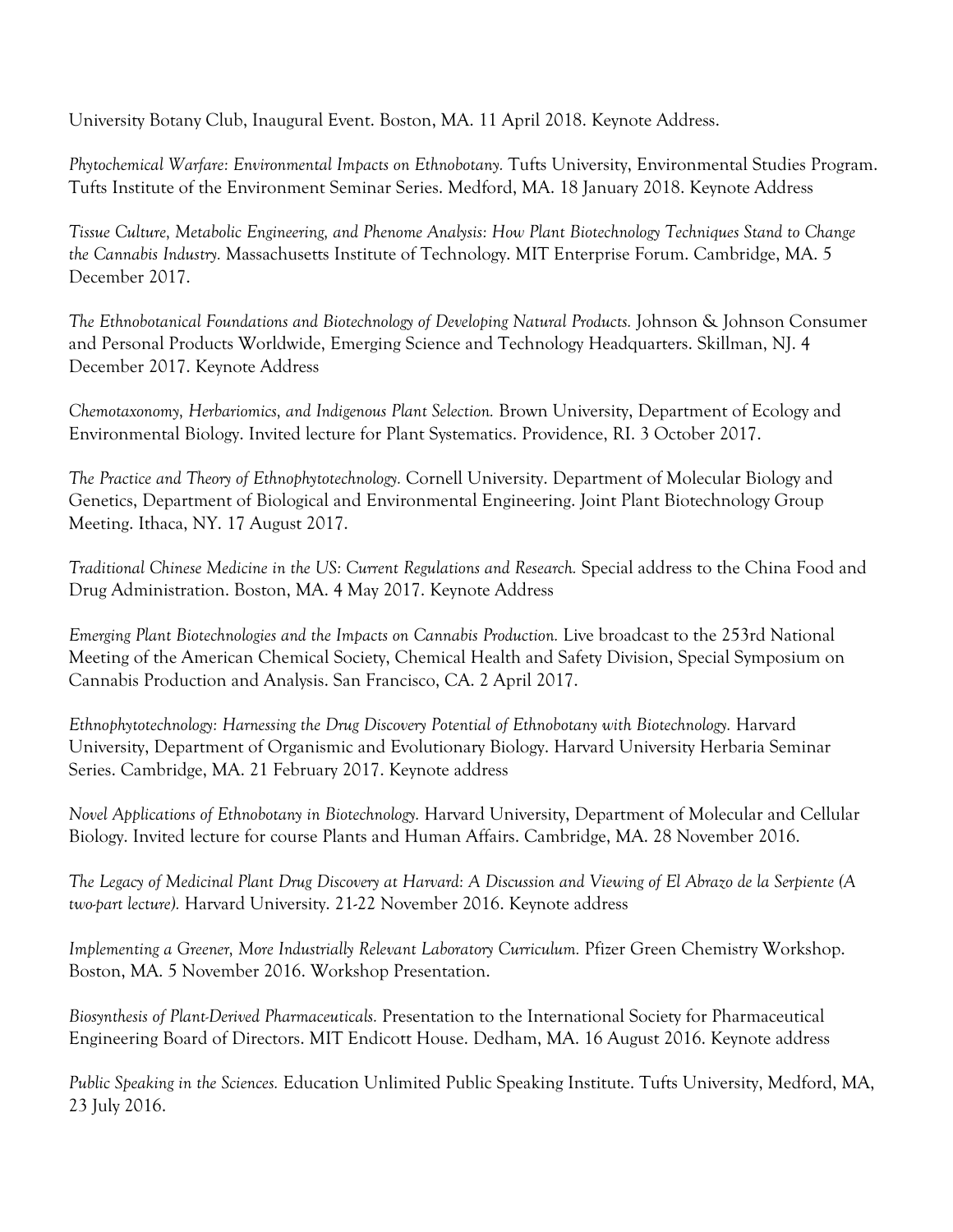*Instant Synthesis: Effectively Communicating Scientific Knowledge.* Education Unlimited Public Speaking Institute, Brown University, Providence, RI, 7 July 2016

*Connecting Islands of Ethnobotany: How to be an Ethnobotanist in Today's Academic Environment.* Society for Economic Botany International Conference, Harlan, KY, 6 June 2016. Workshop Presentation

### **RESEARCH POSTER PRESENTATIONS**

A.Vinaya, **J. de la Parra**, O. Fiehn, *Identifying plant natural products in the food we eat by untargeted metabolomics.*  68th ASMS Conference on Mass Spectrometry and Allied Topics, Houston, TX, 31 May 31- 4 June 2020.

**J. de la Parra**, J. Auclair, F. Jackson, W. Hancock. *Ethnobotanically-Informed Phenotypes: A Path to Treating the Prediabetic Condition.* Society for Economic Botany International Conference, Madison, WI, 3 – 7 June 2018. NSF Travel Grant

**J. de la Parra.** *Herbariomics: Expanding Possibilities for Herbaria-based Research Pipelines by Defining the Herbariome.*  255th National Meeting of the American Chemical Society, New Orleans, LA, 24 March 2018. Sci-Mix Selection, Travel Grant

**J. de la Parra,** J. Auclair, F. Jackson W. Hancock. *Building an Accessible Safety Net for the Global Diabetes Crisis: Analytical Rigor Meets Indigenous Ethnobotanical Treatments for Prediabetes*. CASSS- WBCP 22nd Symposium on the Interface of Regulatory and Analytical Sciences for Biotechnology Health Products, Washington, DC. January 30 - February 1 2018. Full Travel Grant

J. Scaralia, **J. de la Parra**, M. Tolia, A. Villarreal, W. Hancock, J. Auclair. *Protocol for the Identification of Menstrual Blood Proteins for Personalized Women's Healthcare.* International Society for Pharmaceutical Engineering, International Conference. San Diego, CA 30 Oct. 2017.

**J. de la Parra**. *Using Big Data to Unleash the Drug Discovery Potential of Ethnobotany.* XIX International Botanical Congress 2017, Shenzhen, China, 23 - 29 July 2017. Full Travel Grant

**J. de la Parra.** *Developing and Implementing Interdisciplinary Teaching Modules in the Undergraduate Chemistry Laboratory.* Plant Biology 2017, PUI Workshop, Honolulu, HI, 24 June 2017. Full Travel Grant

V. Lykourinou, **J. de la Parra**, A. Rovira, E. Navarette. *Students as Co-Developers of Laboratory Curricula: Best Practices in the Design of Sustainable Labs*. 3rd Annual Conference for Advanced Evidence- Based Teaching. Boston, MA, 2 May 2017.

J. Scaralia, **J. de la Parra**, M. Tolia, G. Diab, A. Villarreal, W. Hancock, J. Auclair. *Menstrual Blood Profiling for Personalized Women's Therapeutics.* International Society for Pharmaceutical Engineering, Boston Chapter Meeting. Worcester, MA 13 April 2017. Winner, Outstanding Graduate Student Poster

**J. de la Parra**, J. Scaralia, M. Tolia, G. Diab, A. Villarreal, W. Hancock, J. Auclair. *Discovering Novel Biomarkers for Women's Health: A Robust Platform for Disease Detection in the Menstrual Blood Proteome.* RISE:2017, Research,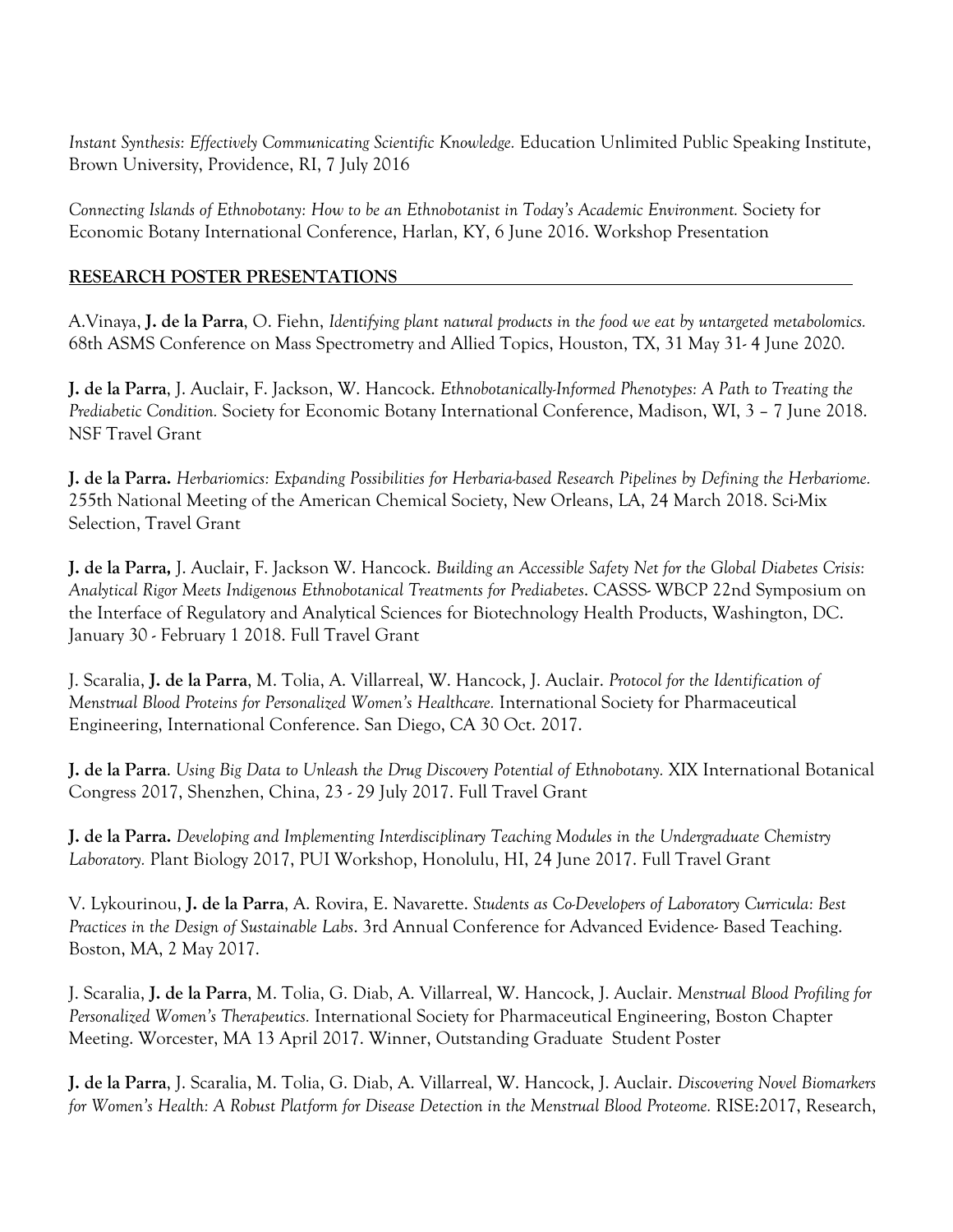Innovation, and Scholarship Expo. Northeastern University. 13 April 2017. Winner of the Excellence in Innovation Award, the Outstanding Student Research Award, Physical and Life Sciences, and Best Video Pitch

V. Lykourinou, **J. de la Parra**, C. Lee-Parsons, A. Rovira, E. Navarette, S. Lee. *A Student Designed Curriculum: Developing a Project-Based Introductory Laboratory Course*. RISE:2017, Research, Innovation, and Scholarship Expo. Northeastern University. 13 April 2017 Winner, Outstanding Student Research Award, Interdisciplinary Topics, Centers, and Institutes

**J. de la Parra**, J. Scaralia, M. Tolia, G. Diab, A. Villarreal, W. Hancock, J. Auclair. *Analyzing the Menses Proteome: A Novel Platform for Biomarker Discovery*. American Chemical Society, Northeast Student Chemistry Research Conference. Harvard University, Cambridge, MA 8 April 2017.

V. Lykourinou, **J. de la Parra**, A. Rovira, E. Navarette. *A Student Designed Curriculum: Developing a Project-Based Introductory Chemistry Laboratory Course*. American Chemical Society, Northeast Student Chemistry Research Conference. Harvard University, Cambridge, MA 8 April 2017.

**J. de la Parra**. *Using Phenotypic Databases and Biotechnology to Unleash the Drug Discovery Potential of Ethnobotany.*  Phenome 2017 International Conference, Tucson, AZ. 10 – 14 February 2017. Full Travel Grant

**J. de la Parra**, N. Rizvi, P. Le Quesne, J. Auclair, C. Lee-Parsons. *Inducing and Controlling Production of Novel Plant-derived Pharmaceuticals*, International Society for Pharmaceutical Engineering, International Conference. Atlanta, GA 18-21 September 2016. Invited, Full Travel Grant

V. Lykourinou, **J. de la Parra**, C. Lee-Parsons, A. Rovira, S. Subramanian. *Teaching inquiry and sustainability in introductory chemistry by inviting students as participants in the redesign of a green chemistry laboratory curriculum.*  European Conference on Research in Chemical Education. Barcelona, Spain 7-10 September 2016.

**J. de la Parra**, C. Webb, S. Foster, J. Stanley, B. Dale, C. Lee-Parsons, V. Lykourinou. *A Greener Extraction and Analysis of Medicinal Plant Compounds: A Teaching Module for Undergraduates*. 252nd National Meeting of the American Chemical Society, Philadelphia, PA, 21 August 2016. (Paper ID: 2515475) Sci-Mix Selection, Full Travel Grant

**J. de la Parra**, T. Gilbert, V. Lykourinou. *Development and Implementation of Greener Chemistry Laboratory Modules with a Focus on Current Academic and Industrial Research*. 252nd National Meeting of the American Chemical Society, Philadelphia, PA, 22 August 2016. (Paper ID: 2517634) Sci-Mix Selection, Full Travel Grant

**J. de la Parra**; C. Webb, S. Foster, J. Stanley, B. Dale, C. Lee-Parsons, V. Lykourinou. *A Greener Extraction and Analysis of Medicinal Plant Compounds: A Teaching Module for Undergraduates*. American Chemical Society's Summer School on Green Chemistry & Sustainable Energy. Golden, CO, 21-28 June 2016. Full Travel Grant

V. Lykourinou, **J. de la Parra**, C. Lee-Parsons, A. Rovira, S. Subramanian. *Teaching inquiry and sustainability in introductory chemistry by inviting students as participants in the redesign of a green chemistry laboratory curriculum.*  American Chemical Society's 20th Annual Green Chemistry and Engineering Conference. Portland, OR, 14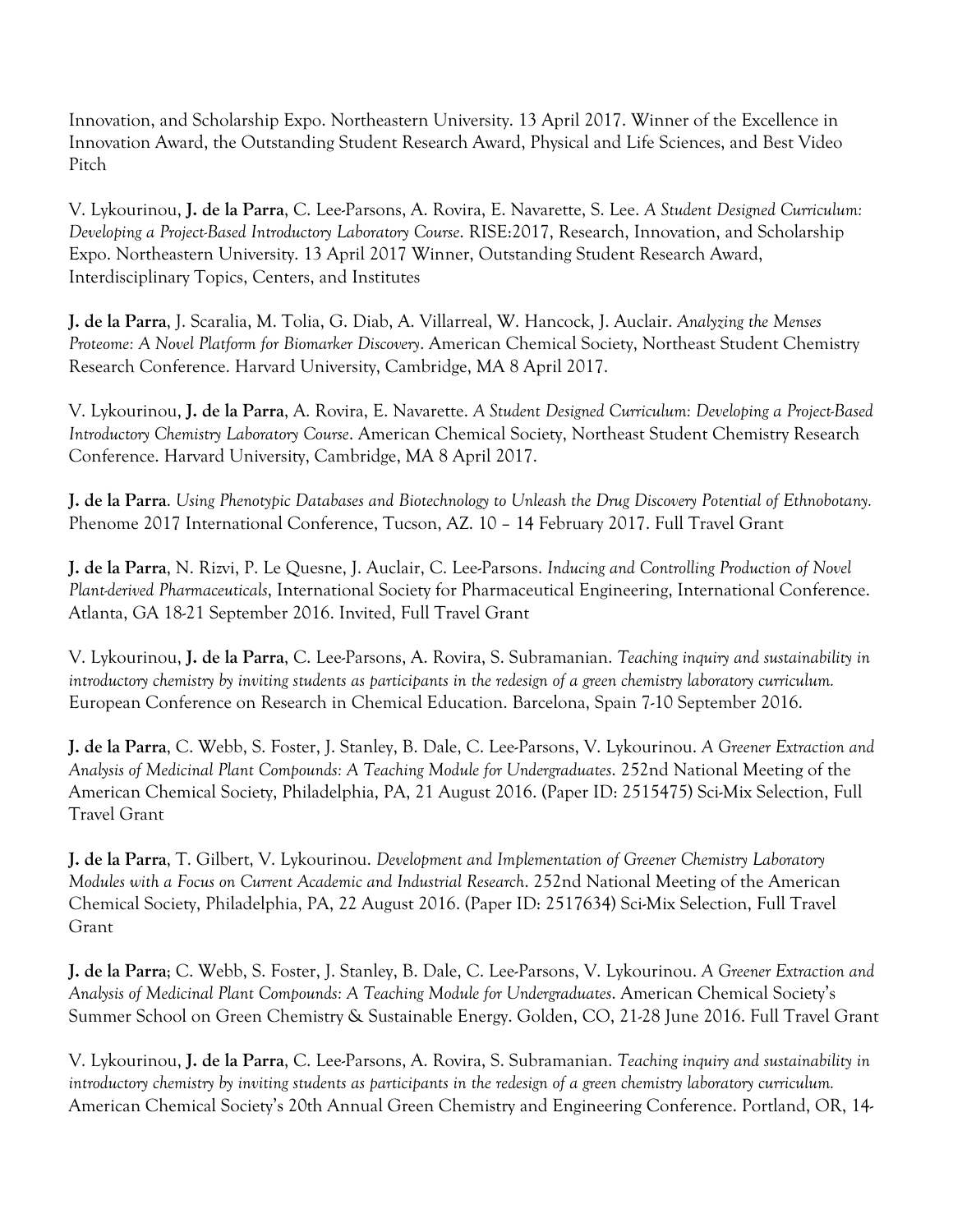16 June 2016.

**J. de la Parra**. *Herbivory-induced Metabolite Biosynthesis and Diversification in Ethnopharmacological Context.* Society for Economic Botany International Conference, Harlan, KY, 5 – 9 June 2016. Winner, Julia F. Morton Award for best poster presentation

**J. de la Parra**, N. Rizvi, P. Le Quesne, J. Auclair, C. Lee-Parsons. *Controlling Biosynthesis of Pharmaceutical Compounds in a Medicinal Plant.* International Society for Pharmaceutical Engineering, Boston Chapter Meeting. Worcester, MA 20 April 2016. Winner, Outstanding Graduate Student Poster

S. Foster, **J. de la Parra**, C. Webb, J. Stanley, C. Lee-Parsons, V. Lykourinou. *A Greener Extraction and Analysis of Medicinal Plant Compounds in the General Chemistry Laboratory*. American Chemical Society. Northeast Student Chemistry Research Conference. Boston, MA 16 – 17 April 2016.

**J. de la Parra**, N. Rizvi, P. Le Quesne, J. Auclair, C. Lee-Parsons. *Controlled Biosynthesis and Diversification of Medicinal Alkaloids in Catharanthus roseus.* American Chemical Society NSYCC Annual Conference. Boston, MA 16 – 17 April 2016

**J. de la Parra**, N. Rizvi, P. Le Quesne, J. Auclair, C. Lee-Parsons. *Controlled Biosynthesis and Diversification of Plant-Derived Pharmaceuticals.* RISE:2016, Research, Innovation, and Scholarship Expo. Northeastern University. 7 April 2016. Winner of the Excellence in Innovation Award and the Outstanding Student Research Award, Physical and Life Sciences

C. Lee-Parsons, N. Rizvi, S. Shaw, **J. de la Parra**, C. Martin. *Engineering plant metabolism for the production of pharmaceutical compounds.* 13th Annual Symposium on Plant Biology. University of Massachusetts, Amherst, MA 3 October 2015.

**J. de la Parra**; N. Rizvi, J. Auclair, R. Kautz, P. Wang, R. Giese, C. Lee-Parsons. *Specialized metabolism in Catharanthus roseus hairy roots as compared to native roots.* 250th National Meeting of the American Chemical Society, Boston, MA, 16 – 20 August 2015. (Paper ID: 2273665)

**J. de la Parra**; V. Lykourinou, A. Rovira, H. Harakawa, A. Stoebenau, S. Breselge, C. Lee-Parsons. *Linking learning to real life research goals: Biofuel production and analysis in the classroom and the laboratory*. 250th National Meeting of the American Chemical Society, Boston, MA, 16 – 20 August 2015. (Paper ID: 2273665) Sci-Mix Selection

S. Shaw, N. Rizvi, **J. de la Parra**; C. Lee-Parsons. *Engineering plant metabolism towards the overproduction of pharmaceutical compounds.* RISE:2015, Research, Innovation, and Scholarship Expo. Northeastern University. 9 April 2015. Selected for Innovative Distinction

### **RESEARCH LECTURES**

*The Future of Ethnobotany: From Indigenous Intelligence to Artificial Intelligence.* Society for Economic Botany International Conference. Cincinnati, OH, 4 June 2019.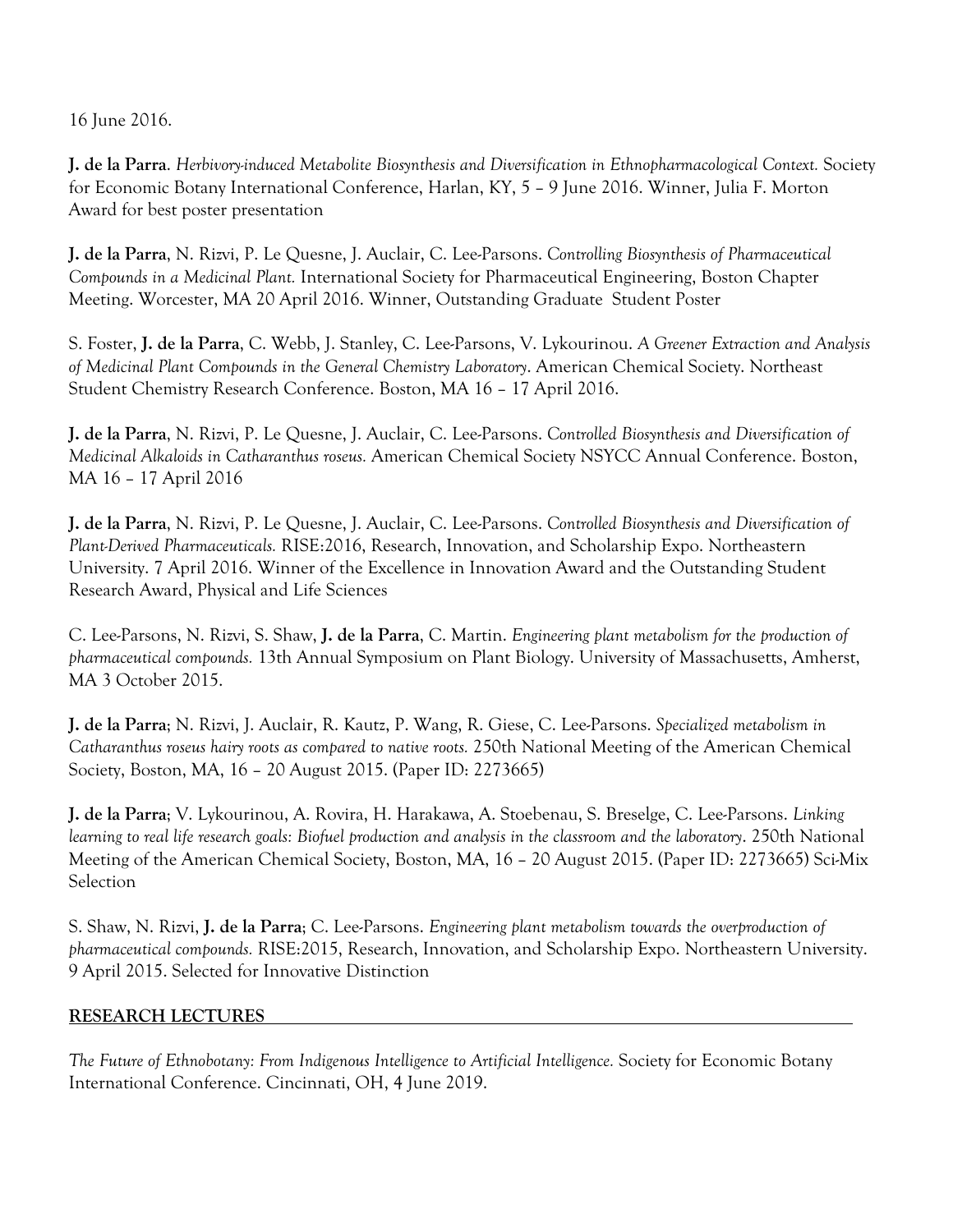*Optimizing Plant Growth for High Value Chemical Products.* MIT Media Lab Spring Member's Week. MIT Media Lab. Cambridge, MA. 24 April 2019. Keynote Address

*Optimizing Chemotypic Variation in Indigenous Ethnobotanical Treatments for Prediabetes.* Society for Economic Botany International Conference. Madison, WI, 4 June 2018. NSF Travel Grant

*Rapid Biochemical Phenotyping of a Medicinal Plant.* 255th National Meeting of the American Chemical Society, New Orleans, LA, 23 March 2018. Full Travel Award

*Plants, People, and Proteomics: Exploring Novel Platforms for Drug and Biomarker Discovery.* American Chemical Society. Northeast Student Chemistry Research Conference. Harvard University, Cambridge, MA 8 April 2017. Winner, Best Elevator Speech

*Development and Implementation of Greener Chemistry Laboratory Modules with a Focus on Current Academic and Industrial Research.* 252nd National Meeting of the American Chemical Society, Philadelphia, PA, 21 August 2016. (Paper ID: 2517634) Sci-Mix Selection, Full Travel Grant

*Ethnophytotechnology: Ethnobotanical Implications of Stress-Induced Metabolite Production in Medicinal Plants.* Society for Economic Botany International Conference. Harlan, KY, 7 June 2016.

*Controlled Biosynthesis of Natural Product Pharmaceuticals: Validation and Production of Ethnobotanical Drugs.* Department of Chemistry and Chemical Biology Seminar. Northeastern University, Boston, MA. 15 October 2015.

*Experiential Learning through Course Development and Implementation of Green General Chemistry Labs.* 250th National Meeting of the American Chemical Society, Boston, MA, 16 August 2015. (Paper ID: 2274930)

## **PUBLICATIONS**

R. Chanin, K. Nickerson, A. Llanos-Chea, J. Sistrunk, D. Rasko, D. Kumar, **J. de la Parra**, J. Auclair, S. Dogiparthi, B. Kusber, J. Ding, K. Li, and C. Faherty. *Shigella flexneri Adherence Factor Expression in In vivo-like Conditions.* mSphere. 2019, 4(6): e00751-19. doi: https://doi.org/10.1128/mSphere.00751-19

**J. de la Parra**. *The Future of Traditional Plant-based Medicines*. Emerging Technology & Human Rights, Government Briefing Book, 2019. https://bit.ly/2Reb2lZ

A. Johnson, E. Meyerson, **J. de la Parra**, T. Savas, R. Miikkulainen, C. Harper. *Flavor-Cyber Agriculture: Optimization of plant metabolites in an open-source control environment through surrogate modeling*. PLoS ONE. 2019, 14(4): e0213918. https://doi.org/10.1371/journal.pone.0213918

**J. de la Parra**, C. Webb, S. Foster, J. Stanley, V. Lykourinou. *Crafting A More Environmentally Benign Extraction and Analysis of Pharmaceutical Precursors from a Medicinal Plant*. Preprint. ChemRxiv: https://doi.org/10.26434/chemrxiv.7791716.v1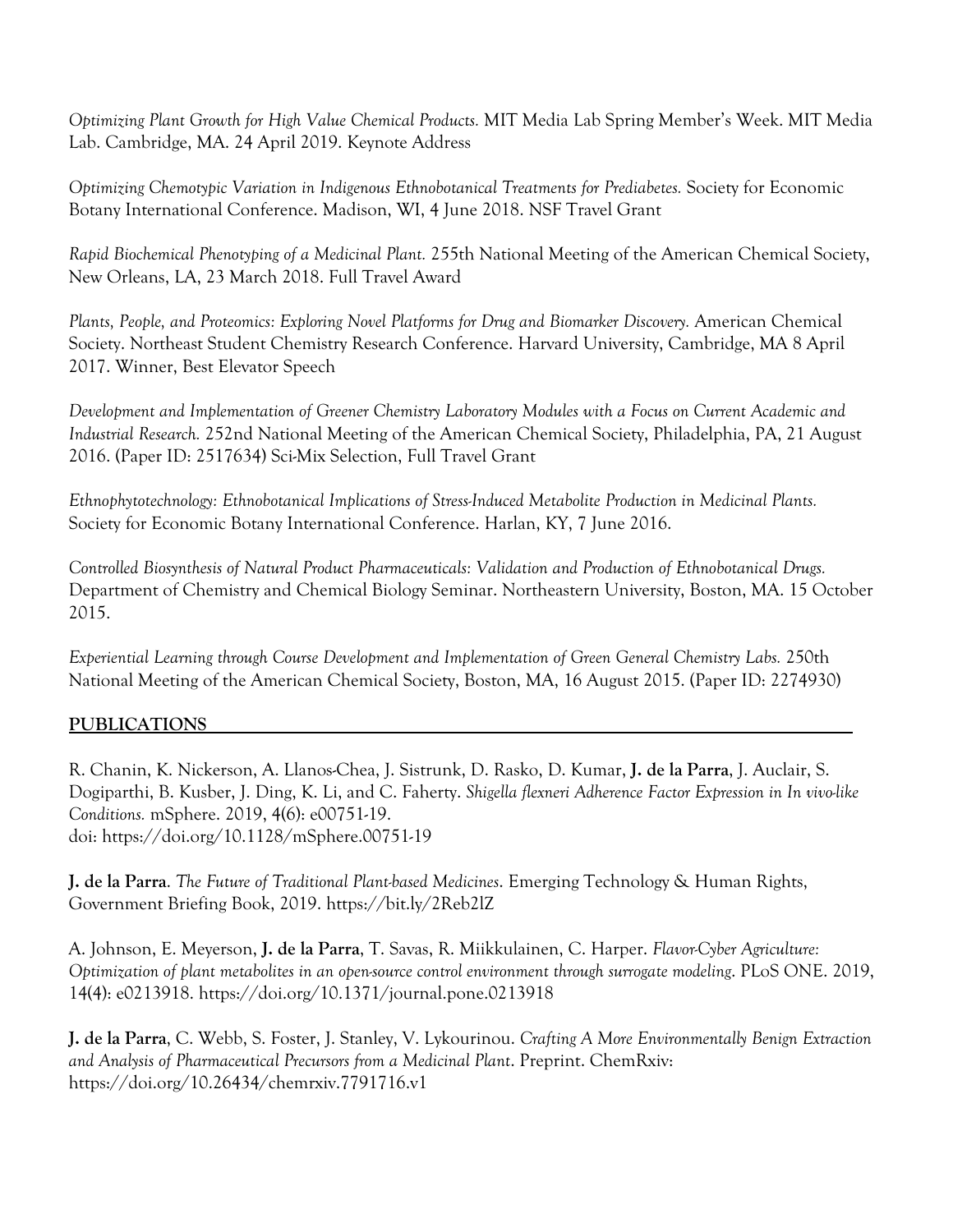**J. de la Parra** and C. Quave. *Ethnophytotechnology: Harnessing the Power of Ethnobotany with Biotechnology.* Trends in Biotechnology, 2017, 35(9): 802-806. DOI: 10.1016/j.tibtech.2017.07.003 Invited for special issue on environmental engineering. Highlighted in editor's front matter piece. Ranked in the top 5% of all research outputs tracked by Altmetric.

J. Kritzer, A. Deaconescu, **J. de la Parra**, D. Coluccio, S. Mikhail, K. Demuren, R. Topper. *Benchmarking Potential Energy Models Against Bulk Properties for Simulations of Bismuth Clusters.* Int. J. Chem. 2000, 3, 12

### **BOOK AND FILM REVIEWS**

**J. de la Parra**. *Review of Handbook of Research on Herbal Liver Protection: Hepatoprotective Plants by T. Pullaiah*, Maddi Ramaiah. Economic Botany. 2021, 75(4): 434.

**J. de la Parra**. *Review of Wild Edible Underutilized Plants: Nutritional, Antinutritional, and Nutraceutical Aspects by V.R. Mohan*, et al. Economic Botany. 2020, 74(1): 122.

**J. de la Parra**. *Review of Underexploited Spice Crops by A. Sharangi.* Economic Botany. 2019, 73(3): 424-425.

**J. de la Parra**. *Review of Weird Plants by C. Thorogood*. Economic Botany. 2019, 73(2): 246.

**J. de la Parra**. *Review of Ancient Psychoactive Substances, by S. Fitzpatrick*. Economic Botany. 2019, 73(1): 135.

**J. de la Parra**, *Review of Anti-Diabetes Mellitus Plants. Active Principles, Mechanisms of Action and Sustainable Utilization, by A. Subramoniam.* Economic Botany. 2018, 72(2): 110.

**J. de la Parra**, *Review of Plant Families, by R. Bayton and S. Maughan*. Economic Botany. 2018, 72(2): 116.

**J. de la Parra**, *Review of Ethnobotany of India, by T. Pullaiah, K. Krishnamurthy, B. Bahadur, Eds.*, Economic Botany, 2017, 71(2): 195.

**J. de la Parra**, *Review of Plants with Anti-Diabetes Mellitus Properties, by A. Subramoniam*. Economic Botany, 2017, 71(2): 197-198.

**J. de la Parra**, *Review of Marine Biomedicine, by B. Baker, ed*., Economic Botany, 2016, 70(3).

**J. de la Parra**. *Economic Botany meets Ethnobotany: A Review of El Abrazo de la Serpiente directed by C. Guerra,*  People and Plants. 2016, 31, 4.

**J. de la Parra**, *Review of Phytomedicines, Herbal Drugs, and Poisons, by B. Van Wyk and M. Wink*, Economic Botany, 2016, 70(2): 209-210.

**J. de la Parra**, *Review of Hidden Histories and Ancient Mysteries of Witches, Plants, and Fungi, by F. Dugan*, Economic Botany, 2015, 69(4): 622-623.

**J. de la Parra**, *Review of Medicinal Plants in Australia, by C. Williams*, Economic Botany, 2014, 68(4): 455- 456.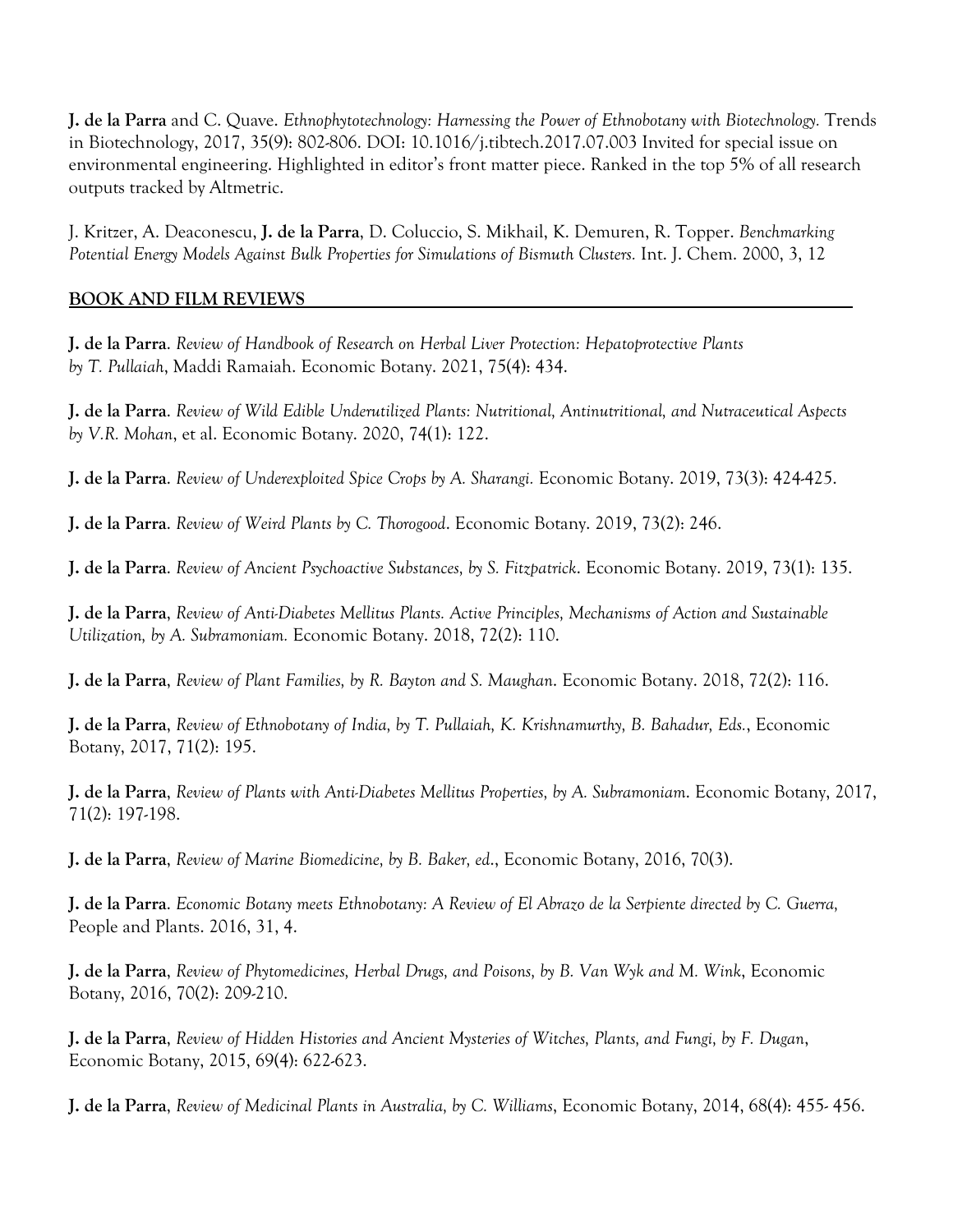**J. de la Parra**, *Review of Handbook of African Medicinal Plants, by M. Iwu,* Economic Botany, 2014, 68(3): 357- 358.

**J. de la Parra**, *Review of CRC World Dictionary of Medicinal and Poisonous Plants, by U. Quattrocchi*, Economic Botany, 2014, 68(2): 226-227.

**J. de la Parra**, *Review of Medicinal Plants and the Legacy of Richard E. Schultes, by B. Ponman and R. Bussmann, Eds*, Economic Botany, 2014, 68(1): 118-119.

### **PATENTS AND PATENTS PENDING**

*Device, kit, and method for plant sample collection, preservation, and extraction*. Inventor: **J. de la Parra**. Filed July 13, 2018. U.S. Patent Application No. 62/697,807.

*Analysis of the Menstrual Blood Proteome.* Inventors: *J. de la Parra*, A. Villareal, J. Auclair. Filed July 26, 2017. U.S. Patent Application No. 62/534,882; International Publication Number WO 2019/018755 Al.

*Prospects of Alpha-1 Antitrypsin as an Alzheimer Disease Biomarker in Menstrual Fluid*. Inventors: **J. de la Parra,** A. Villareal, J. Auclair. Filed September 8, 2017. U.S. Patent Application No. 62/555,852.

### **PUBLICATIONS IN PROGRESS**

**J. de la Parra** and E. Anemone. *Medicinal Plants: From the Sacred to the Scientific.* Springer Nature. Monograph. Under Contract and In Preparation for 2021 release.

### **FUNDED RESEARCH PROPOSALS**

### **Primary Investigator (\$12,250,000):**

"*The Periodic Table of Food Initiative: Database and Analytical Platform*" The Rockefeller Foundation, 2021-2022. \$5,000,000 (PI)

"*The Periodic Table of Food Initiative*" The Foundation for Food and Agriculture Research, 2021-2023. \$5,000,000 (PI)

"*The Periodic Table of Food Initiative: Understanding Soil Health for Human Health*" Seerave Foundation, 2021-2022. \$500,000 (PI)

"*The Periodic Table of Food Initiative*" The Rockefeller Foundation, 2020-2021. \$1,750,000 (PI)

### **Co-written Proposals (\$684,000):**

"*Optimizing the Production of Essential Anti-Cancer Drugs in Catharanthus roseus and Assessing the Translatability of Controlled Environment Agriculture to Traditional Greenhouse Horticulture and In-Field*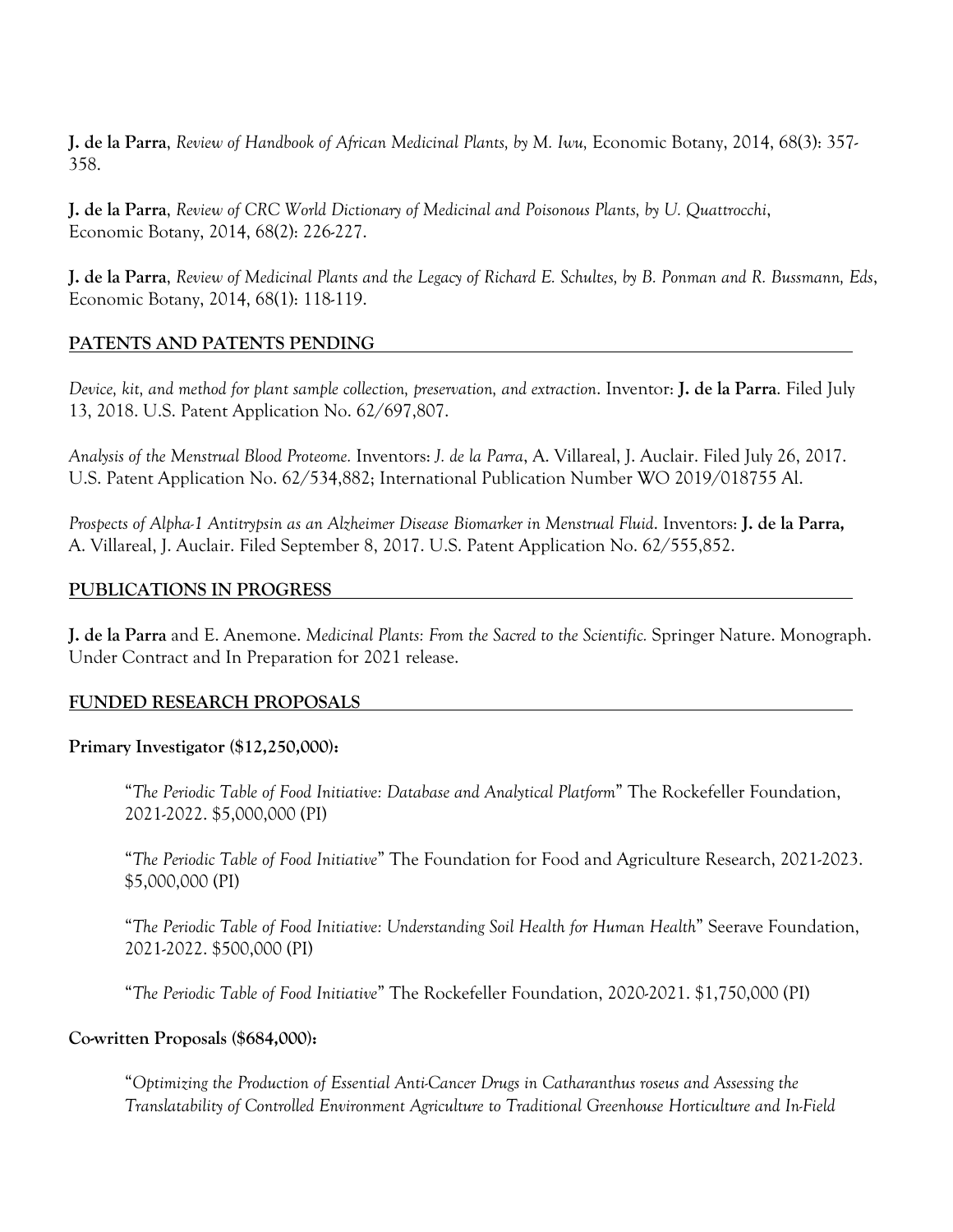*Agriculture*", Co-written for MIT Media Lab Initiative. Schmidt Futures, 2019. \$400,000

"*The National Produce Chemotyping Project*", Co-written for MIT Media Lab Initiative. Rockefeller Foundation, 2019. \$250,000

"*Development of Novel Analytical Methods for the Study of Ethnobotanical Diabetes Treatments and Diabetes Biomarkers*", Northeastern University Graduate Dissertation Completion Grant, 2018. \$17,000

"*Easter Island's Toromiro Tree: Chemical Characterization and Bioassay Guided Fractionation of a Plant Now Extinct in the Wild*", Northeastern University Early Research and Creative Endeavor Grant, 2017, \$2,000

"*Neem in the Classroom: A Greener Extraction, Analysis, and Evaluation of a Medicinal Plant*", Northeastern University Advanced Research and Creative Endeavor Grant, 2017. \$5,000

"*An Ethnobotanical and Phytochemical Investigation of Treatments for Chagas Disease*", Northeastern University Graduate Dissertation Research Grant, 2016. \$5,000

"*Examining the Anti-Microbial Properties of Catharanthus roseus Hairy Root Cultures*", Northeastern Scholars Research Assistant Grant, 2015. \$5,000

### **TEACHING ACTIVITIES**

*Instructor, Semester-Length Courses:*

### • **Tufts University, Medford, MA**

Environmental Studies Program Part-Time Lecturer. Instructor of Record Introduction to Environmental Fieldwork Fall 2018, Spring 2019, Fall 2019, Spring 2020 Directed Study: Capstone Fall 2019, Spring 2020

Experimental College Visiting Lecturer. Instructor of Record and Course Creator Medicinal Plants: From the Sacred to the Scientific Spring 2018, Summer 2019, Summer 2020, Fall 2021 The Cannabis Debate: The Intersection of Science, Culture, and the Law Spring 2019 Psychoactive Plants and Fungi: Remedies, Rituals, and Regulations Spring 2020

### • **Northeastern University, Boston, MA** Department of Chemistry and Chemical Biology Part-Time Lecturer. Instructor of Record and Course Creator Agricultural Biotechnology, Graduate level course Spring 2020

Part-Time Lecturer. Instructor of Record. Introduction to Biotechnology Graduate level course. Fall 2018, Spring 2019, Fall 2019, Spring 2020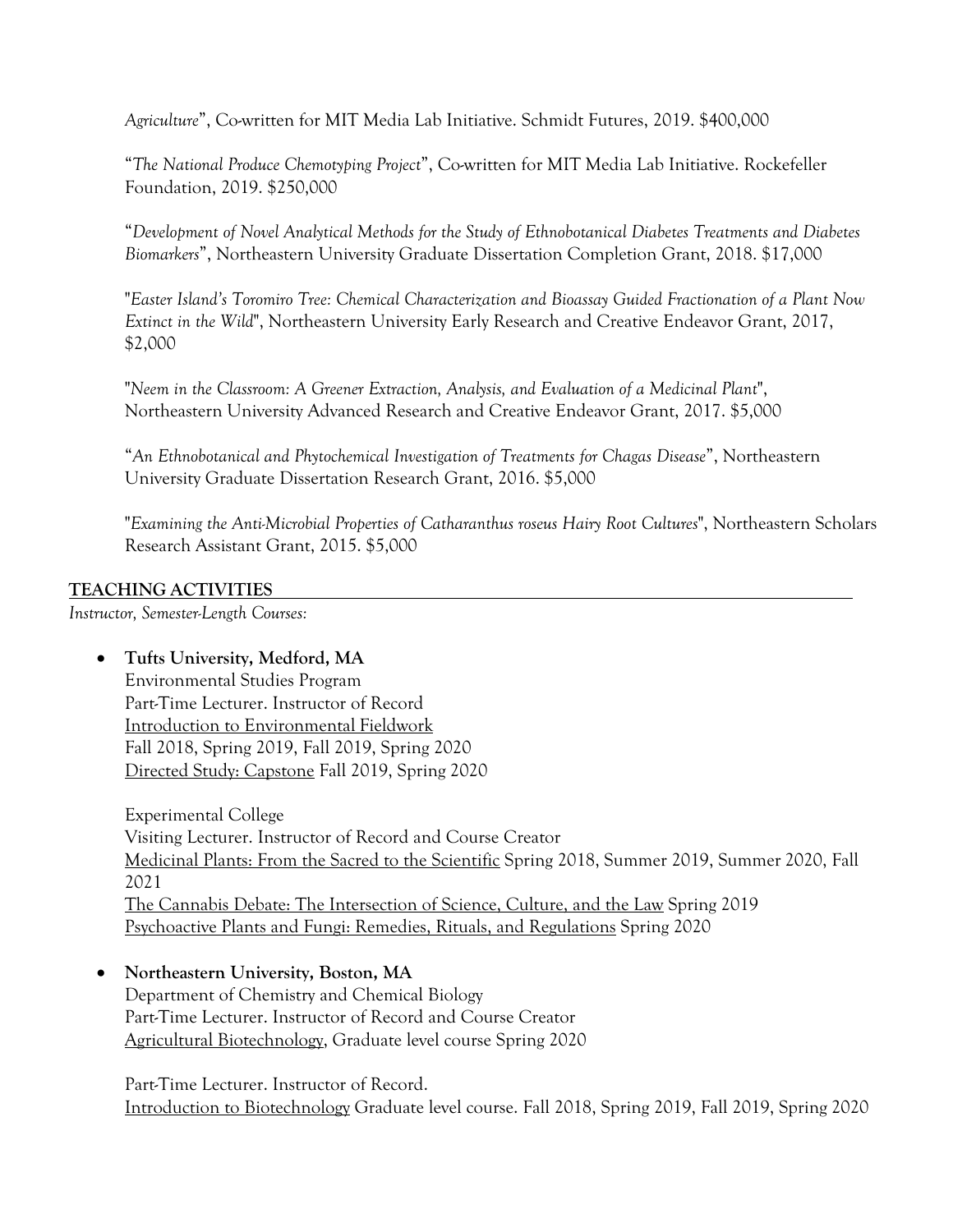Graduate Student Instructor and Curriculum Redevelopment General Chemistry for Chemical Science Majors, Laboratory Developed and implemented greener chemistry laboratory modules. Fall 2015, Spring 2016, Summer 2016

Graduate Student Instructor Protein Mass Spectrometry, Laboratory Summer 2017, Fall 2017 Bioanalytical Chemistry, Laboratory Fall 2016, Spring 2017 General Chemistry, Laboratory Spring 2016 Chemistry for Health Sciences, Recitation Fall 2015

## • **Brookdale College, Lincroft, NJ**

Chemistry Department Adjunct Instructor Organic Chemistry Laboratory Summer 2011, Summer 2012 Chemistry in Life Laboratory Fall 2010, Spring 2011, Spring 2012, Fall 2012, Spring 2013 Introduction to Inorganic, Organic, and Biological Chemistry Laboratory Spring 2010, Fall 2010, Spring 2011, Fall 2011, Spring 2012, Fall 2012, Spring 2013 General Chemistry Laboratory Spring 2010, Fall 2010, Spring 2011, Spring 2012, Fall 2012

• **The Alabama School of Mathematics and Science, Mobile, AL** Visiting Instructor Medicinal Plants: From the Sacred to the Scientific Spring 2022

*Short Courses and Guest Lectures:*

## • **Harvard University, Cambridge, MA** Visiting Instructor and Course Creator An Introduction to Medicinal Plants, 5-week course, Arnold Arboretum, Boston, MA. Spring 2019 Visiting Instructor and Creator, Short Course/Lecture Ethnobotany at Harvard*.* Harvard University, Harvard University Herbaria. Cambridge, MA. Spring 2019

Guest Lecturer Plants and Human Affairs*,* Presented course material on "Informing Biotechnology with Ethnobotany" Fall 2016

• **Northeastern University, Boston, MA**, Biopharmaceutical Analysis Training Laboratory Graduate Student Instructor Recombinant Antibodies and Biosimilars (3-day course) Summer 2017, Fall 2017, Summer 2018 Glycoprotein and Glycan Analysis (3-day course) Summer 2017, Fall 2017 Intact Protein Analysis (3-day course) Summer 2017, Fall 2017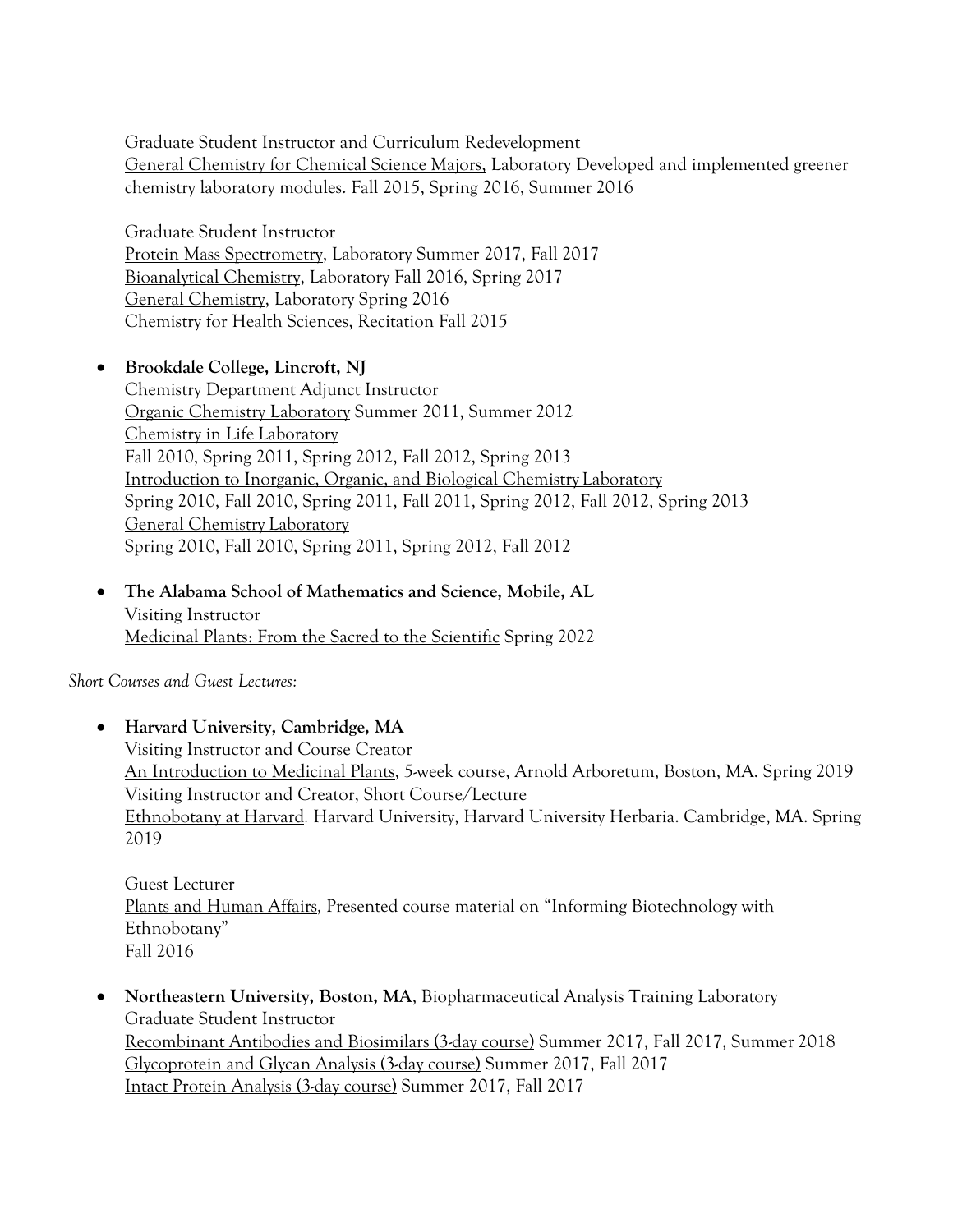• **APEC LSIF RHSC (Asia-Pacific Economic Cooperation, Life Sciences Innovation Forum, Regulatory Harmonization Steering Committee), Burlington, MA,** APEC Center of Regulatory Excellence in Biotherapeutics

Program Faculty

Biologics and Biosimilars*,* Facilitated classes with an international cohort of regulatory scientists, led hands-on training sessions on the analysis of protein therapeutics. (Week-long course) Fall 2017

- **IHC (International Council for Harmonisation of Technical Requirements for Pharmaceuticals for Human Use), Burlington, MA** Program Faculty Pharmaceutical Stability Training*,* Facilitated classes with an international cohort of regulatory scientists, led hands-on training sessions on the analysis of protein therapeutics. (Week-long course) Fall 2017
- **Brown University, Providence, RI**  Department of Ecology and Evolutionary Biology Guest Lecturer The Evolution of Plant Diversity*,* Presented course material on "Chemotaxonomy, Herbariomics, and Indigenous Plant Selection" Fall 2017

## **ACADEMIC AND PROFESSIONAL SERVICE**

*Society Offices and Committee Membership (Elected):*

## • **Society for Economic Botany**

President, 2021 - present Governing Council Member, 2015-2016, 2018 – 2021 Publications Committee, 2020 – present Chairperson of the Website Committee, 2019 – 2021 Oversaw redevelopment and launch of new website: *www.econbot.org* Nominations and Awards Committee, 2018 – 2020 Membership Committee, 2015 – 2018 Student Committee President, 2015-2016

*Symposia, Workshops, and Panels:*

SynbioBeta Panel on New Opportunities for climate resilient, nutritious, and delicious food. (Virtual) March 3, 2021. Workshop Creator/Presenter: Making Ethnobotanical Short Films. Society for Economic Botany Annual Meeting, Cincinnati, OH, June 5, 2019 Symposium Panelist: American Chemical Society Younger Chemists Committee (Northeast Section), Alternative Careers in Chemistry, Boston, MA, November 2018 Workshop Presenter: *Protein Purification and Analysis*, Massachusetts Biotechnology Education Foundation, Biotech Futures Day. Boston, MA, March 8 - 9, 2017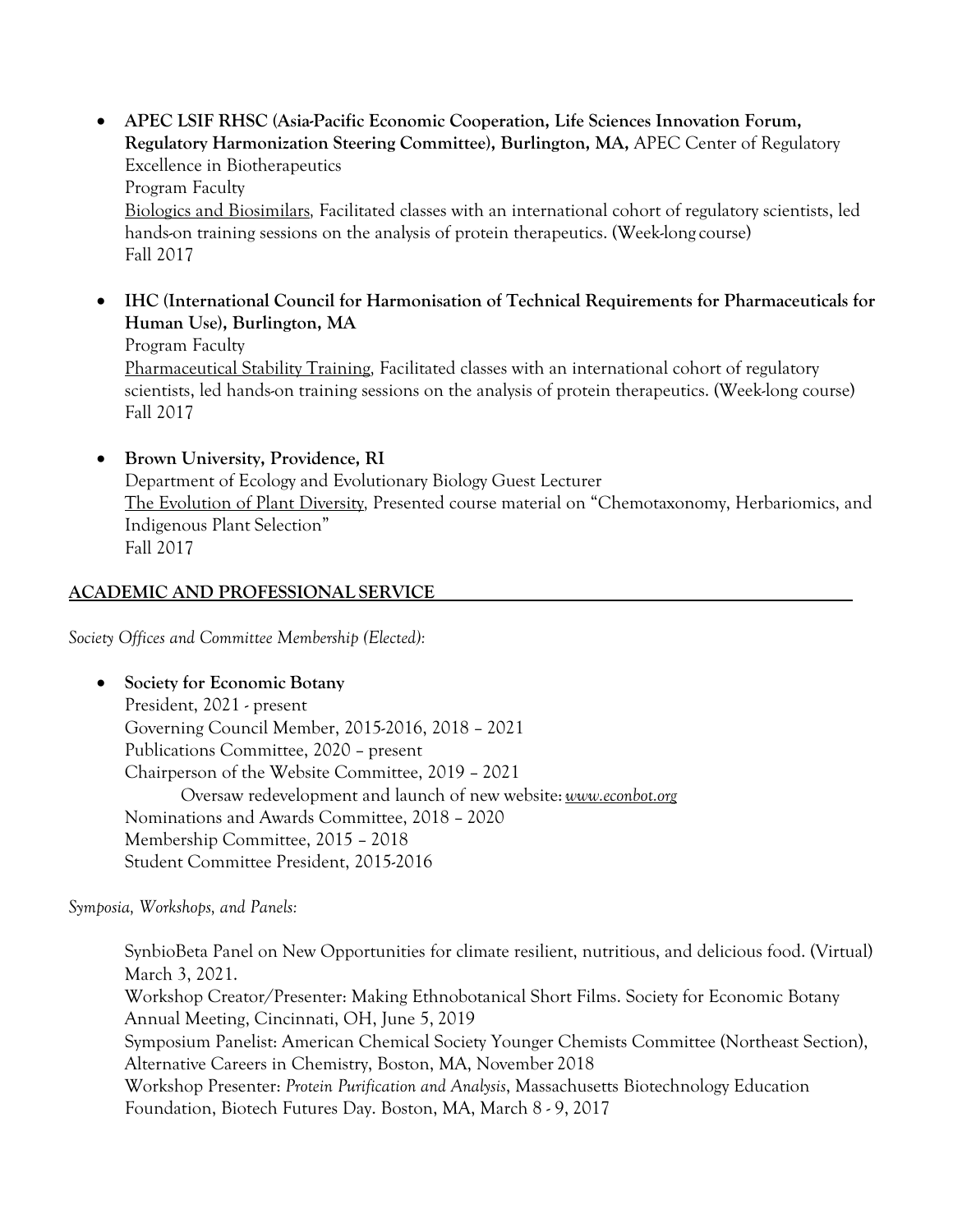Workshop Participant: Beyond Benign, Green Chemistry Innovation Student Workshop. Warner Babcock Institute for Green Chemistry, Wilmington, MA, February 4, 2017 Workshop Presenter: Pfizer Green Chemistry Workshop, University of Massachusetts, Boston, MA, November 10, 2016

Symposium Panelist: 10<sup>th</sup> Anniversary of the GEM GRADLAB, "Voices From the Field", The Broad Institute. Cambridge, MA, October 16, 2016

Workshop Creator/Presenter: Student Involvement in the Society. Society for Economic Botany Annual Meeting, Harlan, KY, June 5, 2016

Symposium Panelist: American Chemical Society Younger Chemists Committee (Northeast Section), Alternative Careers in Chemistry, Somerville, MA, April 3, 2015

Workshop Participant: MIT Program in Science, Technology, and Society Workshop: "What do Science, Technology, and Innovation Mean from Africa?", Cambridge, MA, November 7, 2014

*Academic Manuscript Referee:*

*Chemistry and Biodiversity Economic Botany Parasitology PLoS Neglected Tropical Diseases PLoS ONE Scientific Reports*

*University and Departmental Service:*

- **Department of Chemistry and Chemical Biology Colloquium Coordinator** 2014 2017 Solely responsible for selecting, organizing, and inviting over 75 faculty speakers to weekly seminars pertinent to the department's research interest
- **Senator, Graduate Student Government**  representing the College of Science 2014 2016
- **Excellence in Teaching Award Committee** 2015 2016
- **Graduate Dissertation Research Award Committee** 2015 2016
- **Northeastern University Library Student Advisory Council** 2014 2016
- **Outstanding Graduate Student Researcher Award Committee** 2016

### **SOCIETY AFFILIATIONS**

Society for Economic Botany American Society of Plant Biologists American Chemical Society

### **INDUSTRY/NON-PROFIT EXPERIENCE**

Taylor & Francis Group Freelance Textbook and Content Reviewer, 2019-2020 Vine Biotech, LLC, Tampa, FL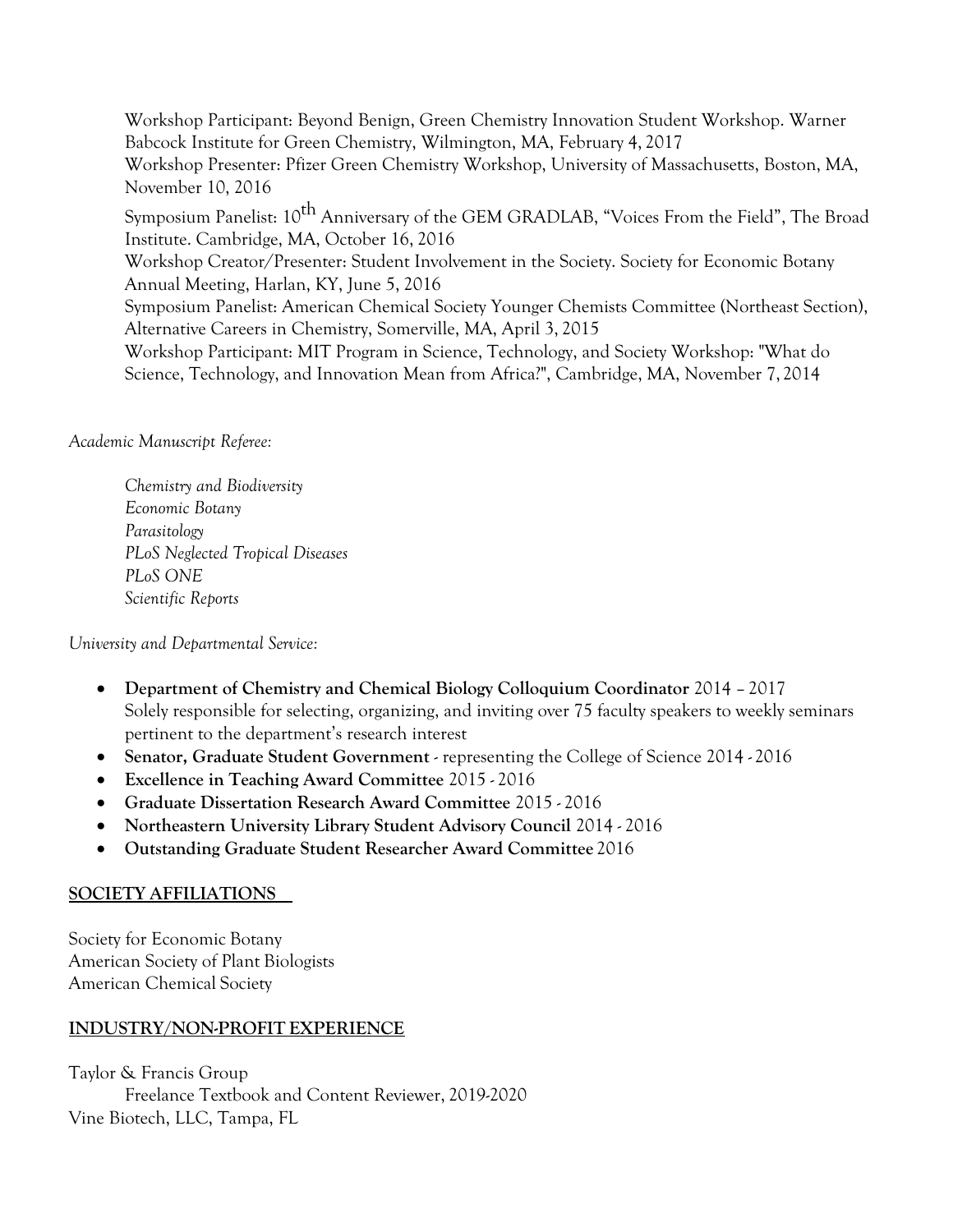Chief Scientist, 2018 LifeStory Health, Inc, Boston, MA Scientific Advisory Board, Appointed Founding Member 2017 - 2018 Proteomics Research Consultant 2017-2018 Vine Research and Consulting, Red Bank, NJ, Tampa, FL, Cambridge, MA Founder and Principal Scientist, 2001 - 2017 Providing scientific consulting for industry and academia Theraplant, LLC, Watertown, CT Strategic Plant Biology Consultant 2014 - 2016 University of South Florida Department of Biology, Tampa, FL Ethnobotanical Consultant, 2013 BioTechnic Products, LTD, Worcester, MA Plant Tissue Culture Consultant, 2012 – 2015

## **SELECTED SKILLS**

**Analytical Techniques:** Compound extraction, isolation, and identification, Chromatography method development, HPLC, UPLC, SFC, GC-MS, LC/MS/MS, ICP-MS, TLC, HPTLC, Non-targeted and targeted small molecule analysis, Protein Mass Spectrometry, Post-translational modification analysis, In-gel and Insolution protein digestion, Macroscopic and Microscopic Botanical Identification

**Molecular Biology Techniques:** PCR and qPCR, Plant tissue culture, Aseptic technique, Gel electrophoresis, Expression Cloning, Transgenic line development via bacterial transformation, electroporation, and particle bombardment

**Controlled Environment Agriculture Techniques:** Hydroponics, Greenhouse management, Vertical Farming, Growth Chamber Experimentation, Vertical Farm Experimental Design, Controlled Environment Sensing and Data Collection, Computer Vision Data, Integrated Pest Management, Production Maximization, Applications of Machine Learning and Artificial Intelligence to Agriculture

**Data Analysis Software and Programming Skills:** Excel, Python, GIS mapping including ArcGIS Online, Empower, MassLynx, Xcalibur, UNIFI, BioPharma Finder, MASCOT

**Editorial Skills:** Proofreading, Textbook and Content Reviewing, Website Development